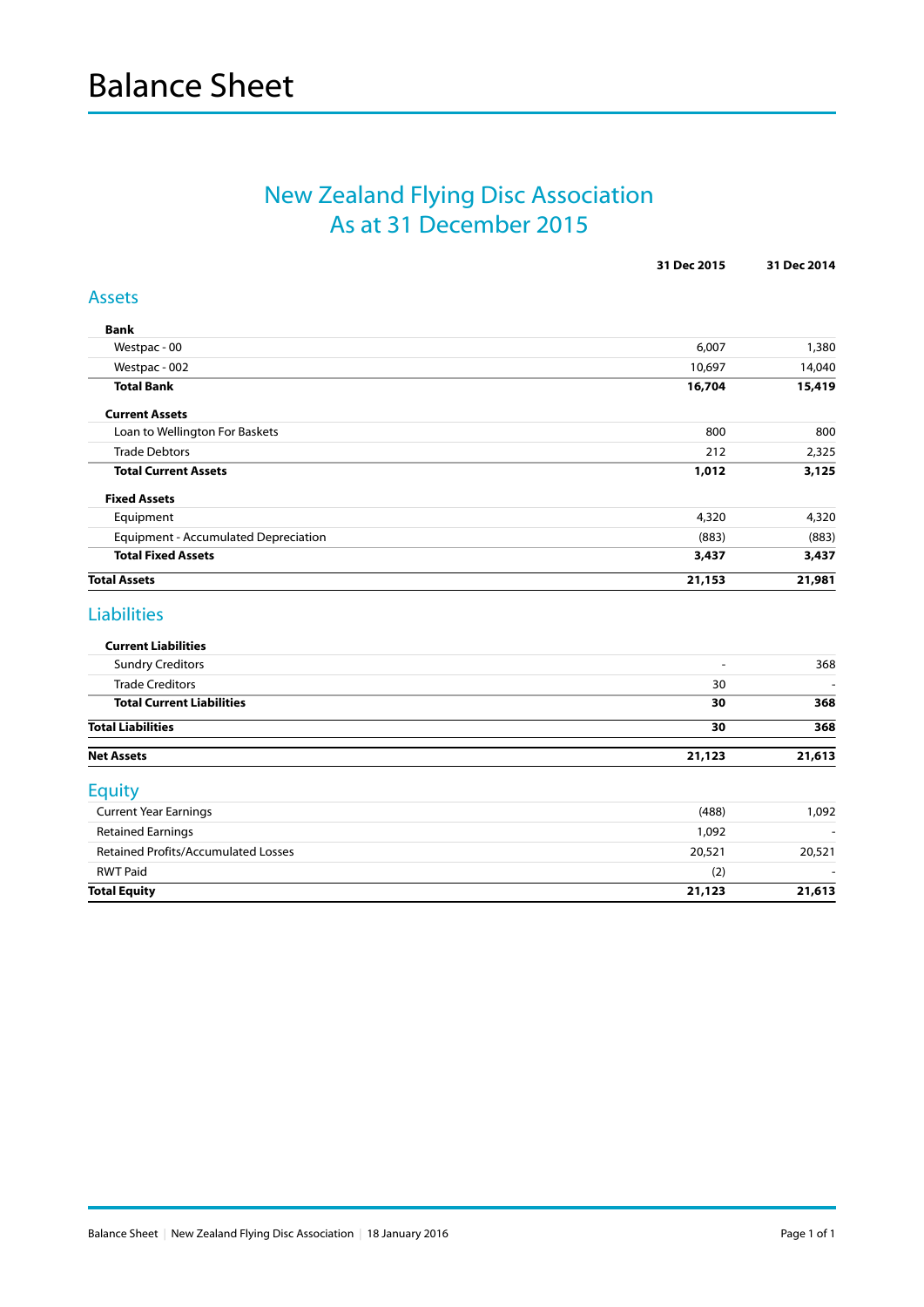## New Zealand Flying Disc Association 1 January 2015 to 31 December 2015

|                                     | 31 Dec 15 | 31 Dec 14                |
|-------------------------------------|-----------|--------------------------|
| Income                              |           |                          |
| Event Income                        | 5,666     |                          |
| Income Suspense Account             |           | (741)                    |
| Other Income                        | 386       |                          |
| Sponsorship                         | 2,000     |                          |
| <b>Tournament Revenue Due</b>       | 326       | 2,102                    |
| <b>Tournament Revenue Received</b>  | 2,682     | 1,137                    |
| <b>Total Income</b>                 | 11,060    | 2,498                    |
| <b>Less Cost of Sales</b>           |           |                          |
| <b>Event Expenses</b>               | 7,445     | $\overline{\phantom{a}}$ |
| <b>Total Cost of Sales</b>          | 7,445     |                          |
| <b>Gross Profit</b>                 | 3,615     | 2,498                    |
| <b>Plus Other Income</b>            |           |                          |
| <b>Interest Received</b>            | 81        | 25                       |
| Sundry Income                       |           | 112                      |
| <b>Total Other Income</b>           | 81        | 137                      |
| <b>Less Operating Expenses</b>      |           |                          |
| <b>Accountancy Fees</b>             | 382       | $\blacksquare$           |
| Advertising                         | 1,088     | $\blacksquare$           |
| <b>Bad Debts Written Off</b>        | 114       |                          |
| Depreciation                        | ÷         | 123                      |
| <b>General Expenses</b>             |           | 17                       |
| Insurance                           | 460       | 460                      |
| Interest & Bank Charge              | 20        | 19                       |
| Legal Fees - Deductible             | 1,093     | $\overline{a}$           |
| Sponsorship Expense                 | 529       | $\overline{a}$           |
| <b>Subscriptions &amp; Licences</b> | 293       |                          |
| <b>Travelling Expenses</b>          | L,        | 705                      |
| Trophy Engraving                    | 125       | 179                      |
| Website                             | 80        | 40                       |
| <b>Total Operating Expenses</b>     | 4,184     | 1,543                    |
| <b>Net Profit</b>                   | (488)     | 1,092                    |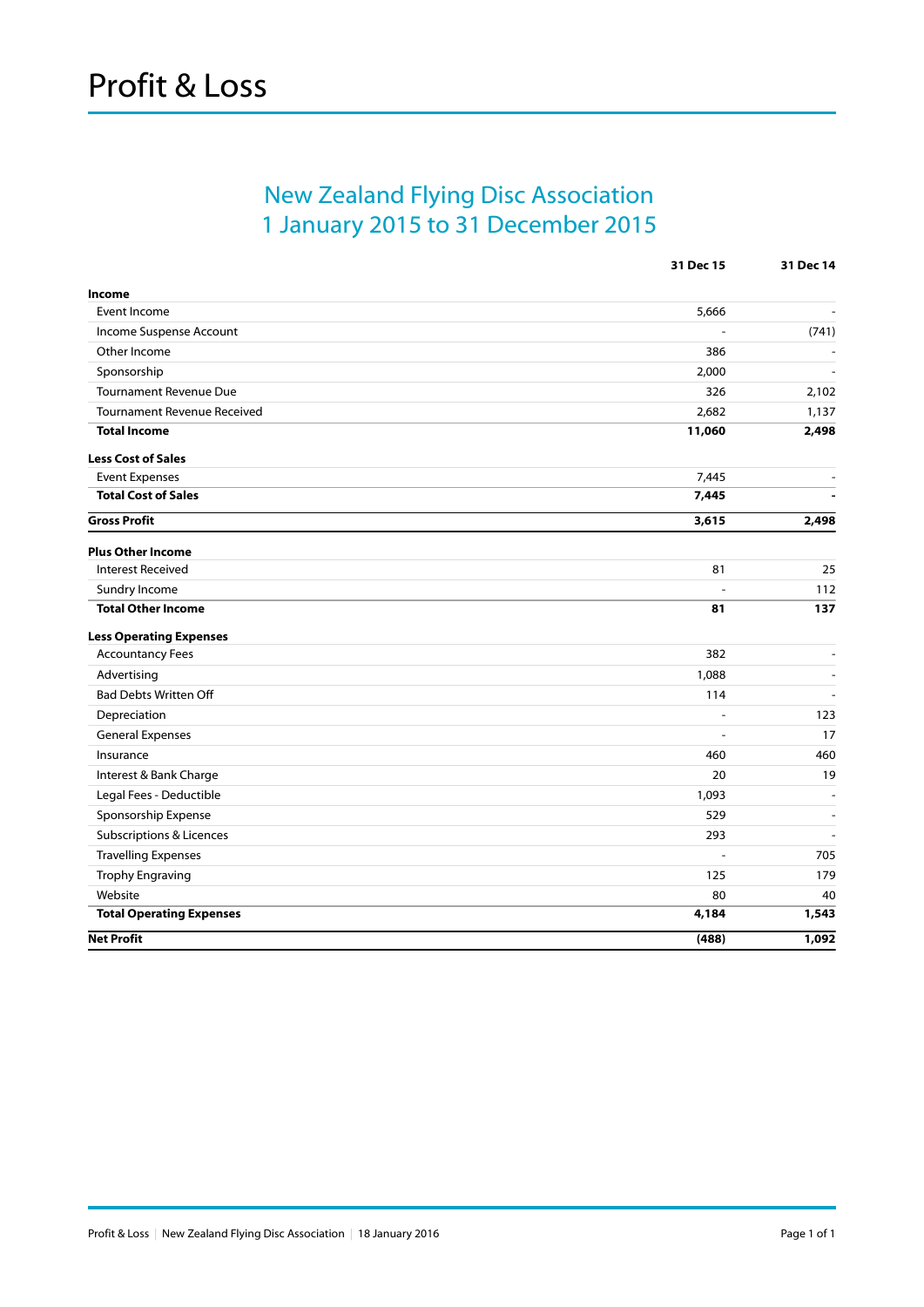## New Zealand Flying Disc Association 1 January 2015 to 31 December 2015

| Name                                                    | Number  | Type      | Cost  | Rate   | <b>Disposed</b><br>Purchased | 1-Jan-15 |                          | <b>Purchases Depreciation</b> |                          | Disposals Accum Dep | 31-Dec-15 |
|---------------------------------------------------------|---------|-----------|-------|--------|------------------------------|----------|--------------------------|-------------------------------|--------------------------|---------------------|-----------|
| Equipment                                               |         |           |       |        |                              |          |                          |                               |                          |                     |           |
| Baskets in<br>Nelson x2                                 | FA-0002 | Equipment | 968   | 7.0%DV | 31 Dec 2014                  | 536      | $\overline{\phantom{a}}$ | $\sim$                        | $\sim$                   | 432                 | 536       |
| Baskets in<br>Wanaka x3                                 | FA-0003 | Equipment | 1,553 | 7.0%DV | 31 Dec 2014                  | 1,101    | $\overline{\phantom{a}}$ | $\overline{\phantom{a}}$      | $\sim$                   | 451                 | 1,101     |
| Eclipse Sport FA-0001<br>Baskets in<br>Queenstown<br>х4 |         | Equipment | 1,800 | 7.0%DV | 31 Dec 2014                  | 1,800    | $\overline{\phantom{a}}$ | $\overline{\phantom{a}}$      | $\sim$                   | $\sim$              | 1,800     |
| <b>Total Equipment</b>                                  |         |           | 4,320 |        |                              | 3,437    | $\overline{\phantom{a}}$ | $\sim$                        | $\sim$                   | 883                 | 3,437     |
| <b>Total</b>                                            |         |           | 4,320 |        |                              | 3,437    | $\overline{\phantom{a}}$ | $\overline{\phantom{a}}$      | $\overline{\phantom{a}}$ | 883                 | 3,437     |